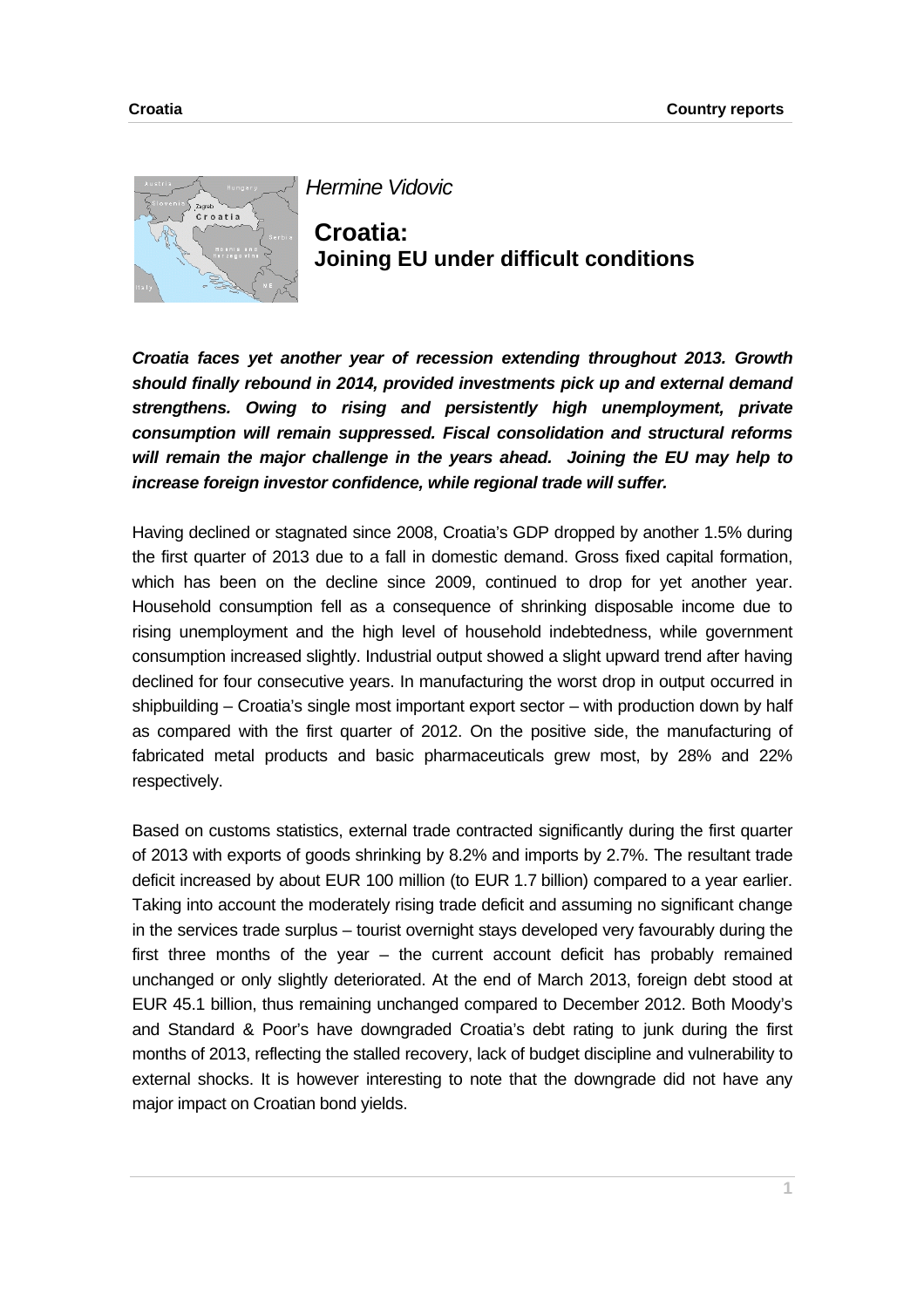Labour market conditions have been further worsening during the first quarter of 2013: the number of employed fell by 2%. Registered unemployment soared to 20.9% at the end of April, while preliminary labour force survey data provided by Eurostat indicate an unemployment rate of 18% with youth unemployment standing at over 50%. In the EU only Spain and Greece have higher rates than that.

According to final data, the general government deficit in 2012 amounted to 3.8% of the GDP and the general government debt stood at 53.7% of GDP by the end of the year. As for 2013, the official deficit target of the revised budget adopted in April is 3.6% (assuming 0.7% growth of GDP; the initial version was based on 1.8% GDP growth). But considering rising interest payments as well as the assumption of shipyards' loans by the state, the deficit might reach close to 5% and the public debt may rise to 58%. Overall, even the assumption of a lower GDP growth underlying the budget is overly optimistic since all the forecasts published by international organisations and banks, as well as the country's main economic research institute EIZ, predict a GDP decline for 2013. Since the European Commission expects the public debt to exceed the threshold of 60% in 2014, Croatia may enter an excessive deficit procedure almost as soon as it joins the EU.

Since the beginning of the crisis there have been no large capital injections to the Croatian banking sector, and according to the National Bank there are none to be expected until the end of 2013. $<sup>1</sup>$  At the end of March 2013 the ratio of non-performing loans to total loans was</sup> 14.6%. Out of loans provided to the corporate sector, about 26% of loans to trade companies were categorised as non-performing. The ratio of bad loans in total household loans was 9.7%.

Croatia joined the European Union on 1 July 2013. Unlike in the two recent accession waves when candidate countries gained substantial economic benefits already prior to their membership, this time both the EU and Croatia are struggling with the consequences of the economic crisis: shrinking or only modest GDP growth coupled with high and persistent unemployment. Thus, positive economic effects from EU accession, such as intensifying trade and attracting greenfield investments, can be expected only in the medium- and long-term perspective. In the short run Croatia will mainly benefit from its eligibility to structural and cohesion funds provided it develops a sufficient absorption capacity. Expected losses in trade due to leaving the Central European Free Trade Agreement (CEFTA) upon accession will be offset only over time. Croatia's goal of adopting the euro will depend first of all on meeting the Maastricht criteria.

l

<sup>1</sup> Croatian National Bank (2013), Financial Stability, No 10, Year 6, p. 42.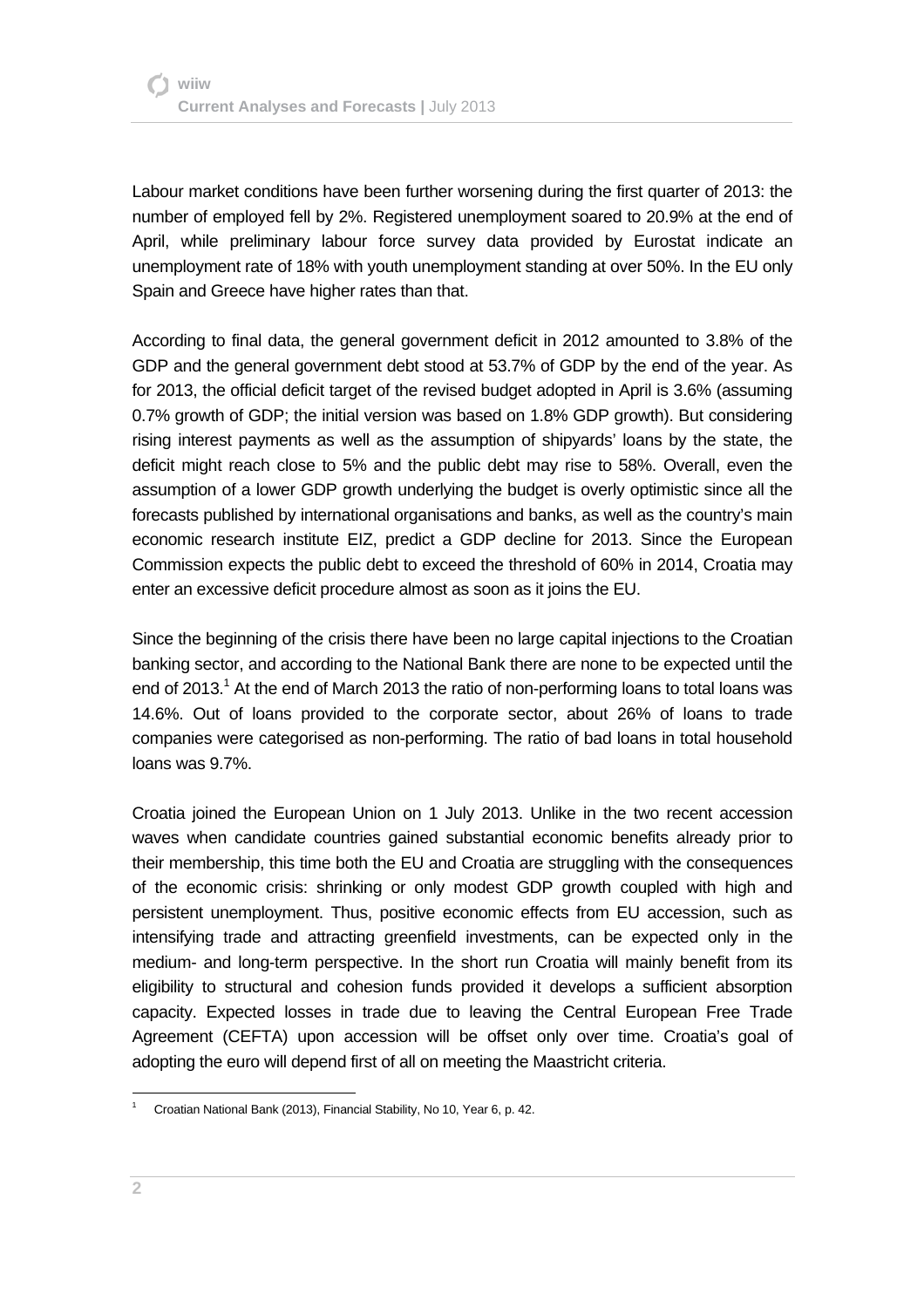Based on the results for the first months of the year, wiiw has revised its previous GDP forecast for 2013 downwards (to -1%, from previously -0.5%) and expects a slight rebound only in 2014. Prospects have been dampened by the delayed recovery of domestic demand and the poor economic outlook in the EU (particularly in Italy, one of Croatia's most important trading partners, but also in Slovenia) as well as for the other Western Balkan countries. Household consumption will remain subdued as a consequence of high and still growing unemployment and weak credit activity; a certain relaxation on the labour market can be expected only from 2015 onwards. Fiscal consolidation and structural reforms against the background of high unemployment and servicing foreign debt will remain the major challenges for the years ahead. The country's accession to the EU may help to boost foreign investors' confidence.